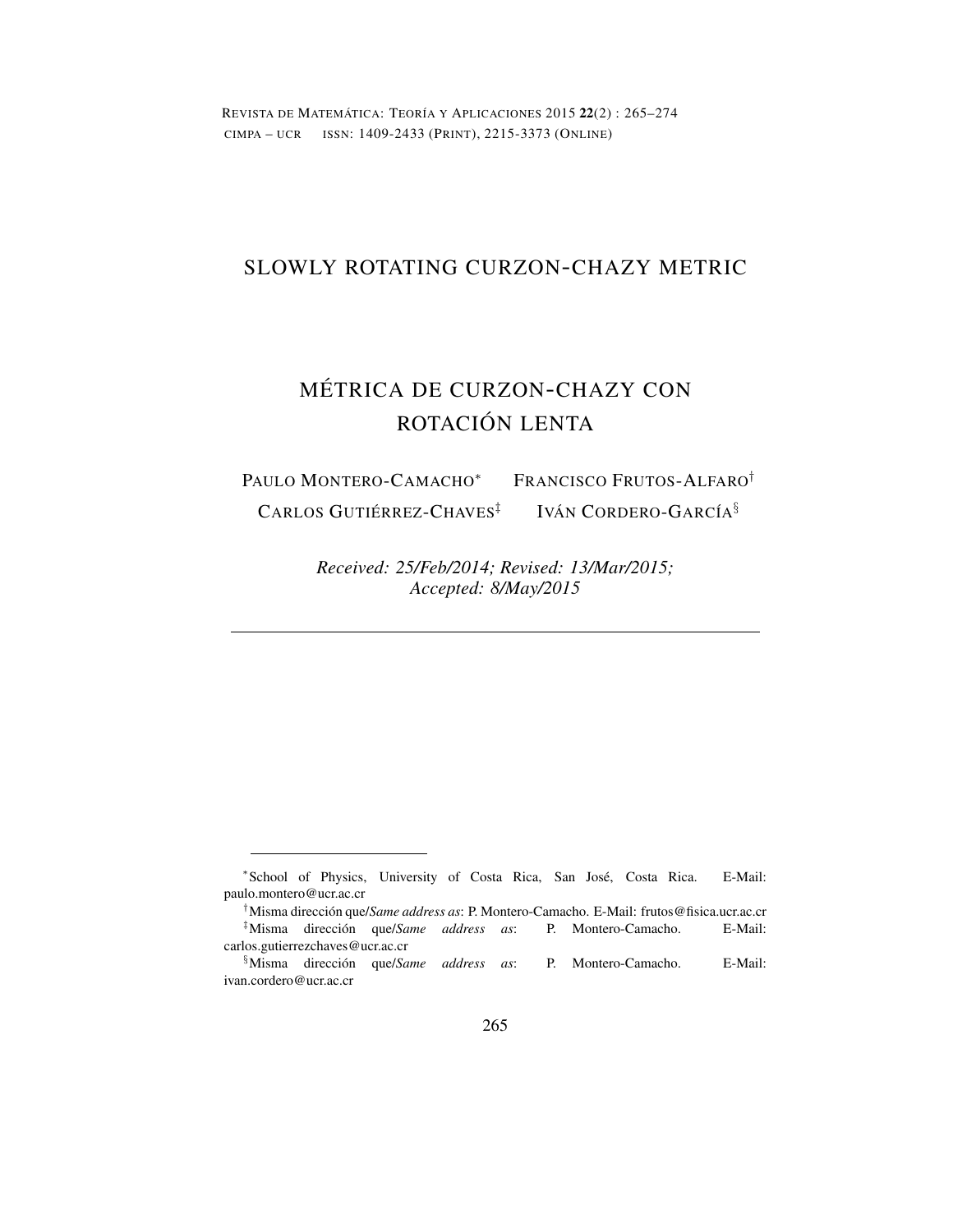#### Abstract

A new rotation version of the Curzon-Chazy metric is found. This new metric was obtained by means of a perturbation method, in order to include slow rotation. The solution is then proved to fulfill the Einstein's equations using a REDUCE program. Furthermore, the applications of this new solution are discussed.

Keywords: general relativity; solutions of Einstein's equations; approximation procedures; weak fields.

#### Resumen

Se encontró una nueva versión rotante de la métrica de Curzon-Chazy. Esta nueva métrica fue obtenida por medio de un método perturbativo para incluir rotación lenta. Se prueba que la métrica obtenida es solución a las ecuaciones de Einstein por medio de un programa en REDUCE. Finalmente, se discuten las aplicaciones de esta nueva solución.

Palabras clave: relatividad general; soluciones de las ecuaciones de Einstein; procedimientos de aproximación; campos débiles.

Mathematics Subject Classification: 83C05, 83C20, 83C25.

## 1 Introduction

The Curzon-Chazy metric [6, 7, 19] is one of the simplest solutions of the Einstein field equations (EFE) for the Weyl metric. The original idea of Curzon [7] and Chazy [6] was the superposition of two particles at different points on the symmetry axis. This superposition exhibit a singularity between these particles along this symmetry axis. This singularity is interpreted as a strut (Weyl strut), which stress holds these particles apart and does not exert a gravitational field [3, 11].

For one particle, the Curzon-Chazy metric describes the exterior field of a finite source [11], and has a spherically symmetric Newtonian potential of a point particle located at  $r = 0$ . The resulting spacetime is not spherically symmetric and its weak limit is that of an object located at the origin with multipoles. Moreover, the singularity at  $r = 0$  has a very interesting but complicated directionally dependent structure [10, 11]. There is a curvature singularity at  $\rho = 0$ ,  $z = 0$ that is not surrounded by a horizon, *i.e.* it is naked. Every light ray emitted from it becomes infinitely redshifted, so that it is effectively invisible [11]. Studying the principal null directions, it was found that this spacetime has an invariantly hypersurface  $\sqrt{\rho^2 + z^2} = M$ , on which the Weyl invariant *J* (determinant of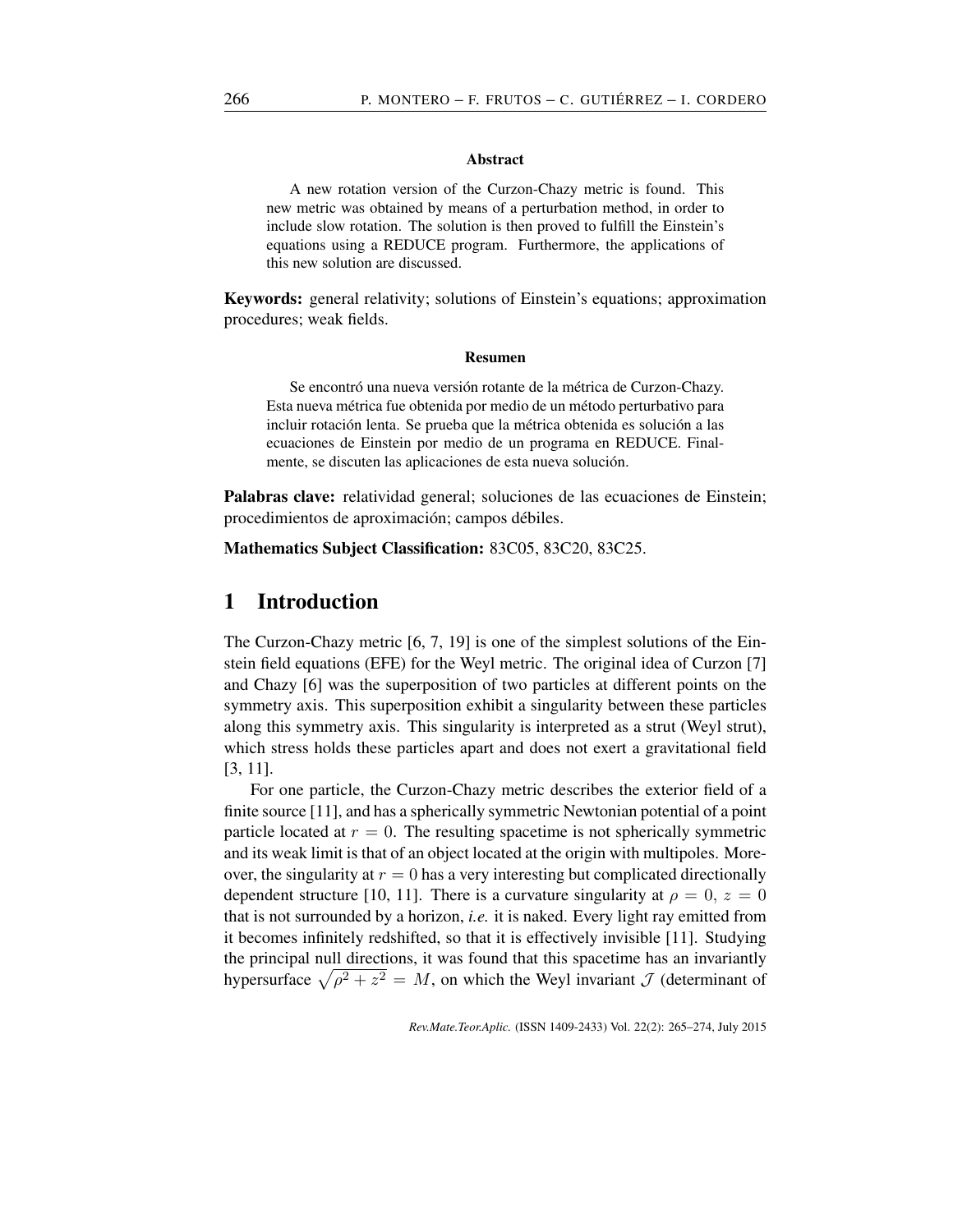the Weyl five complex scalar functions) vanishes [2, 11, 18]. Furthermore, this metric is Petrov type *D*, except at two points  $(z = \pm M)$  that intersect the axis  $\rho = 0$ , where it is of Petrov type *O* [2].

The properties of this solution have been analyzed since its discovery such as the potential surfaces for its time-like geodesics and their variations with the change in energy [9]. A generalization of the metric to the Einstein-Maxwell equations have also been obtained [15]. A modified Curzon-Chazy metric, using a rotating reference frame as approach, has already been applied to study binary pulsar systems [20].

A slowly rotating version of the Curzon-Chazy solution could be used, for instance, to study the gravitational lens effect, because of its asymmetrical nature. Furthermore, it is important to mention Halilsoy's research [12], in his work he obtained a rotating Curzon metric using the Ernst potential method [8], however the rotational metric component term ( $g_{03}$ ) obtained in his work is non flat, therefore it could not be of astrophysical interest. Besides there is a problem with the generalization Halilsoy proposes for an arbitrary number of massive particules, it fails to obtain the correct form for the case of two massive particles.

In this work, a slow rotating metric is obtained by introducing a perturbation in the metric rather than using a rotating reference frame. Our rotational metric term is Kerr like [16]. Moreover, we discuss the possible applications of this new version.

### 2 The Curzon-Chazy metric

The Curzon-Chazy metric in canonical cylindrical coordinates is given by [4, 6, 7] (in geometrical units  $G = c = 1$ ):

$$
ds^{2} = e^{-2\psi}dt^{2} - e^{2(\psi - \gamma)}(d\rho^{2} + dz^{2}) - e^{2\psi}\rho^{2}d\phi^{2},
$$
 (1)

where

$$
\psi = \frac{M}{\eta},
$$
\n
$$
\gamma = \frac{M^2 \rho^2}{2\eta^4},
$$
\n
$$
\eta^2 = \rho^2 + z^2.
$$
\n(2)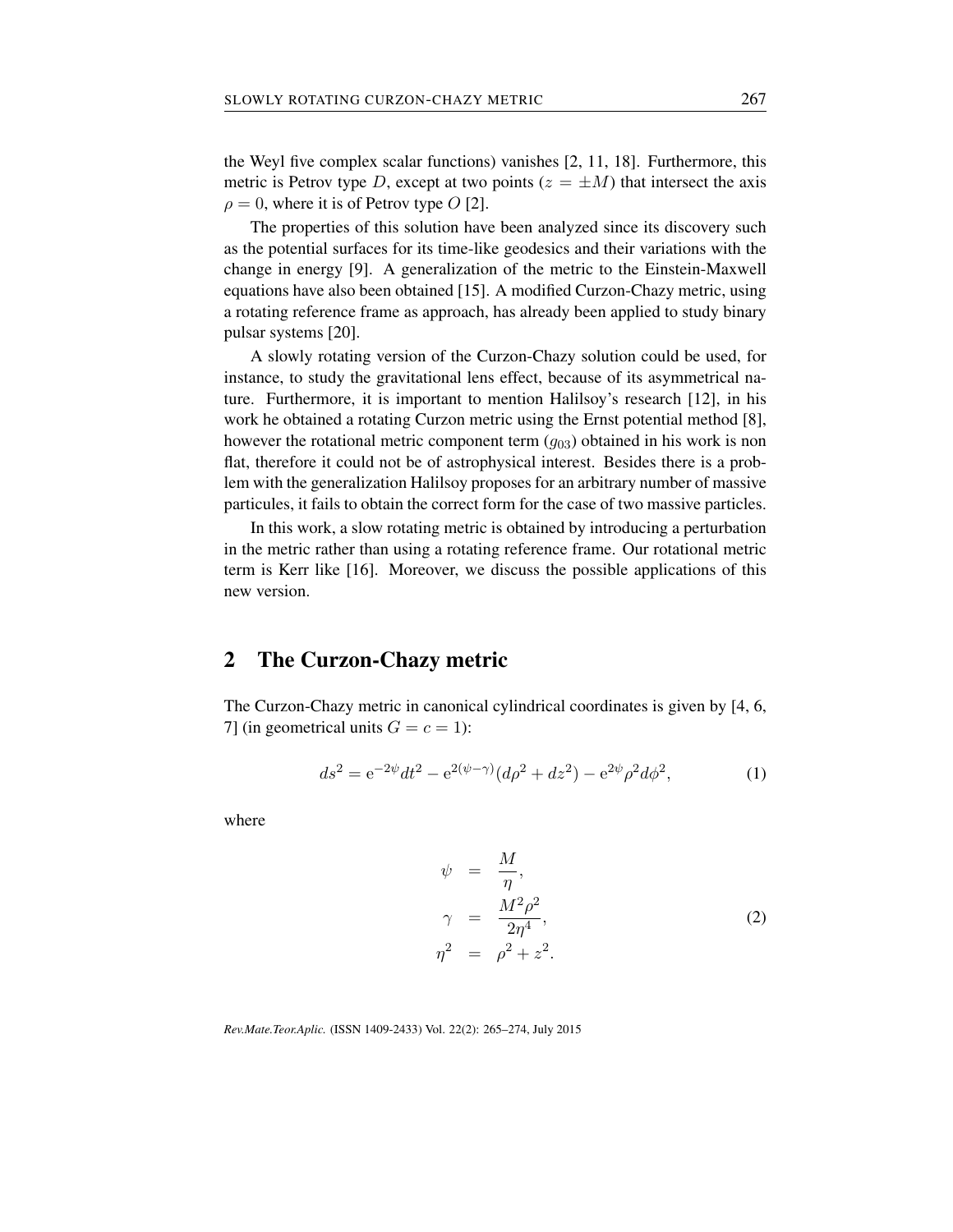The Curzon-Chazy metric in spherical coordinates can be obtained by means of the following mapping [4, 5]:

$$
\rho = \sqrt{Z} \quad \text{and} \quad z = (r - M)\cos\theta,\tag{3}
$$

where  $Z = (r^2 - 2Mr)\sin^2\theta$ .

Using this transformation the Curzon-Chazy metric takes the form

$$
ds^{2} = e^{-2\psi}dt^{2} - e^{2(\psi - \gamma)}(X dr^{2} + Y d\theta^{2}) - e^{2\psi} Z d\phi^{2}, \qquad (4)
$$

where

$$
\psi = \frac{M}{\eta},
$$
\n
$$
\gamma = \frac{M^2(r^2 - 2Mr)\sin^2\theta}{2\eta^4},
$$
\n
$$
\eta^2 = r^2 - 2Mr + M^2\cos^2\theta
$$
\n
$$
\Delta = r^2 - 2Mr + M^2\sin^2\theta,
$$
\n
$$
X = \frac{\Delta}{r^2 - 2Mr},
$$
\n
$$
Y = \Delta.
$$
\n(5)

## 3 The Lewis metric

Now, we need a new metric to include a new feature (rotation) into a given seed metric, i.e. the Curzon-Chazy spacetime. The Lewis metric is given by [17, 4]

$$
ds^{2} = Vdt^{2} - 2Wdt d\phi - e^{\mu} d\rho^{2} - e^{\nu} dz^{2} - Qd\phi^{2},
$$
 (6)

where we have chosen the canonical coordinates  $x^1 = \rho$  and  $x^2 = z$ . The potentials *V*, *W*, *X*, *µ* and *v* are functions of  $\rho$  and  $z(\rho^2 = VQ + W^2)$ . Choosing  $\mu = \nu$  and performing the following changes of potentials

$$
V = f,
$$
  $W = \omega f,$   $Q = \frac{\rho^2}{f} - \omega^2 f,$   $e^{\mu} = \frac{e^{\chi}}{f},$  (7)

we get the Papapetrou metric

$$
ds^{2} = f(dt - \omega d\phi)^{2} - \frac{e^{\chi}}{f}[d\rho^{2} + dz^{2}] - \frac{\rho^{2}}{f}d\phi^{2}.
$$
 (8)

Note that for slow rotation we neglect the second order in  $\omega$ , hence  $\omega^2 \simeq$  $0 \Rightarrow W^2 \simeq 0$ , and  $Q \simeq \rho^2/f$ .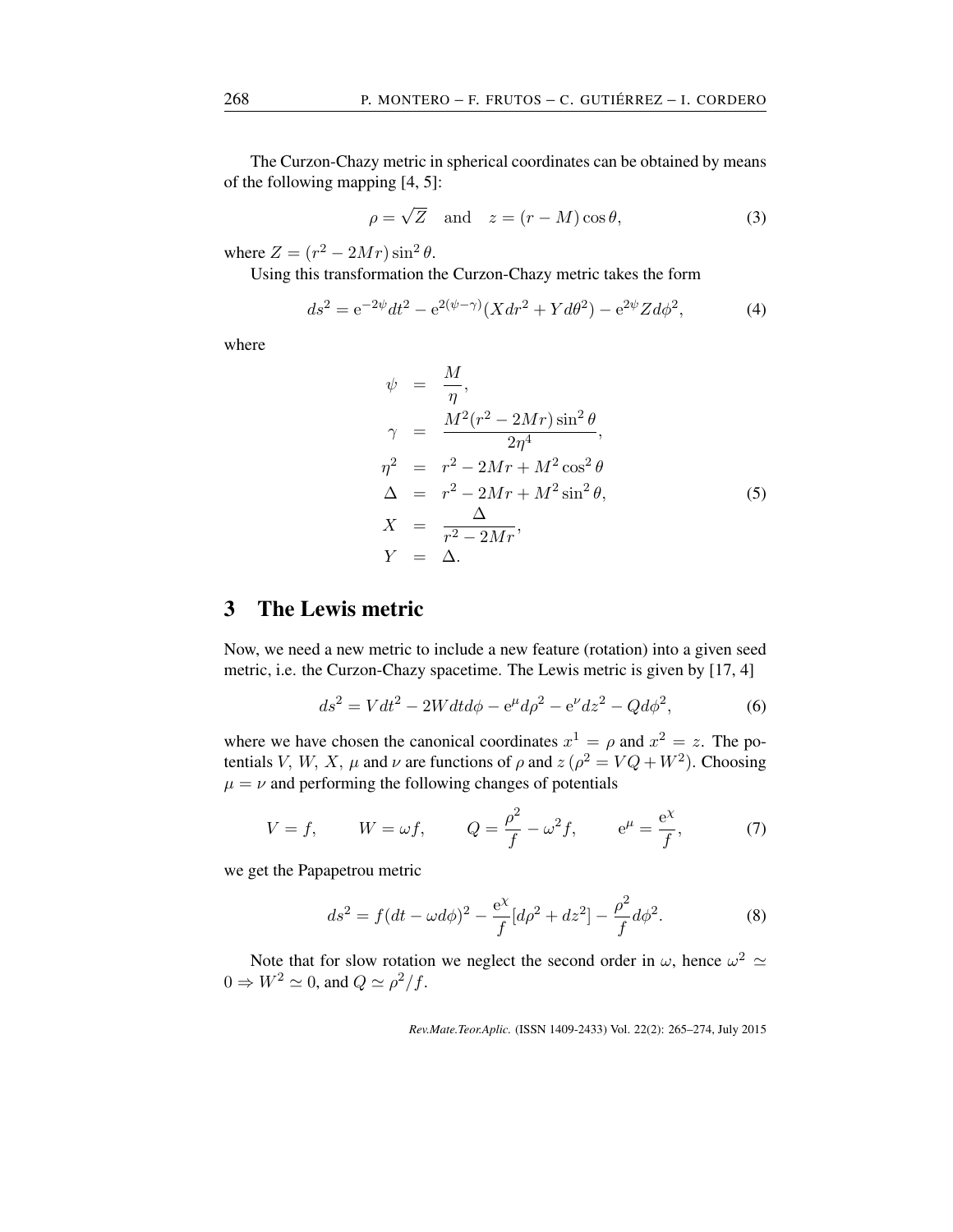# 4 Perturbing the Curzon-Chazy metric

To include slow rotation into the Curzon-Chazy metric we use the following procedure:

- *•* choose expressions for the canonical coordinates *ρ* and *z* (in this case equations (3)),
- choose *V*, *Q* and  $\mu$  (with  $\mu = \nu$  and  $\omega^2 \approx 0 \Rightarrow W^2 \approx 0$ ) in such a way you can get the seed metric if it is not perturbed, and
- solve the EFE for the Lewis metric, equation (6) with the chosen potentials *V*,  $Q$  and  $\mu$ , i.e. find  $W$ .

Let us apply this procedure for the Curzon-Chazy metric as seed metric. First of all, we choose expressions for the canonical coordinates  $\rho$  and  $z$ . From (3) we get

$$
d\rho^2 + dz^2 = \Delta \left(\frac{dr^2}{r^2 - 2Mr} + d\theta^2\right) = Xdr^2 + Yd\theta^2,\tag{9}
$$

where

$$
X = \frac{\Delta}{r^2 - 2Mr} \quad \text{and} \quad Y = \Delta.
$$

Now, let us choose

$$
V = f = e^{-2\psi}
$$
 and  $e^{\mu} = \frac{e^{\chi}}{f} = e^{2(\psi - \gamma)}$ ,

and neglecting the second order in *W*, we have

$$
Q \simeq \frac{\rho^2}{f} = Ze^{2\psi} = e^{2\psi}(r^2 - 2Mr)\sin^2\theta.
$$

The Lewis metric takes the form

$$
ds^{2} = e^{-2\psi}dt^{2} - 2Wdt d\phi - e^{2(\psi - \gamma)}[X dr^{2} + Y d\theta^{2}] - Z e^{2\psi} d\phi^{2}.
$$
 (10)

To obtain a slowly rotating version of the metric (4), the only potential, we have to find is *W*. In order to do this, we need to solve the EFE for this metric:

$$
G_{ij} = R_{ij} - \frac{R}{2}g_{ij} = 0,
$$
\n(11)

where  $R_{ij}$  (*i*, *j* = 0, 1, 2, 3) are the Ricci tensor components and *R* is the curvature scalar. To find the approximated slowly version of the metric, we wrote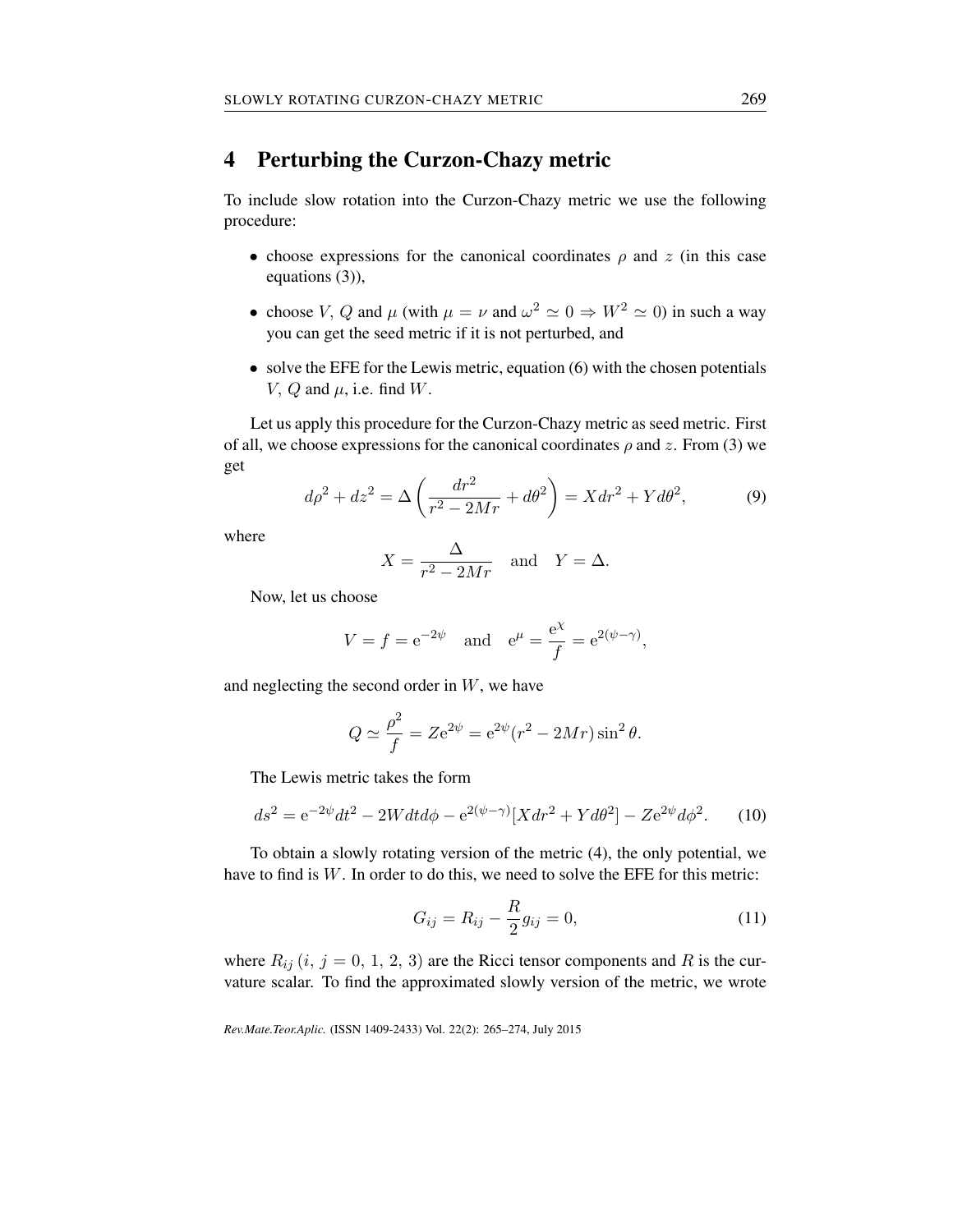a REDUCE program to find the Ricci tensor [14]. The interested reader can request this program by sending us a message. Fortunately, the Ricci tensor components *R*00*, R*11*, R*12*, R*22*, R*23*, R*<sup>33</sup> and the curvature scalar depend upon the potentials *V, X, Y, Z* and not on *W* (see Appendix). Hence, these components vanish. The only equation we have to solve is  $R_{03} = 0$ , because it depends upon *W*. The equation for this Ricci component, up to order  $O(M^3, a^2)$ , is

$$
\sin \theta \left( \frac{\partial^2 W}{\partial \theta^2} + r^2 \frac{\partial^2 W}{\partial r^2} \right) - \cos \theta \frac{\partial W}{\partial \theta} = 0.
$$
 (12)

The solution for (12) is

$$
W = \frac{K}{r} \sin^2 \theta. \tag{13}
$$

In order to find the constant *K* let us see the Lense-Thirring metric which is obtained from the Kerr metric:

$$
ds^{2} = \left(1 - \frac{2M}{r}\right)dt^{2} + \frac{4J}{r}\sin^{2}\theta dt d\phi - \left(1 - \frac{2M}{r}\right)^{-1}dr^{2} - r^{2}d\Sigma^{2}, \tag{14}
$$

where  $d\Sigma^2 = d\theta^2 + \sin^2 \theta \, d\phi^2$  and  $J = Ma$  is the angular momentum. At first order in *M*, this metric and the perturbed Curzon-Chazy metric coincide. Then, comparing the second term of the latter metric with the corresponding term of (14), we note that  $K = -2J = -2Ma$ .

Then, the slow rotating Curzon-Chazy metric is

$$
ds^{2} = e^{-2\psi}dt^{2} + \frac{4J}{r}\sin^{2}\theta dt d\phi - \Delta e^{2(\psi - \gamma)} \left(\frac{dr^{2}}{r^{2} - 2Mr} + d\theta^{2}\right)
$$
 (15)  
-  $e^{2\psi}(r^{2} - 2Mr)\sin^{2}\theta d\phi^{2}$ .

We check that the metric (15) is indeed a solution of the EFE, up to the order  $O(M^3, a^2)$ , using the same REDUCE program.

It is interesting to expand the metric (15) in a Taylor series to see its weak limit structure, the result is

$$
ds^{2} = \left(1 - \frac{2M}{r} + \frac{2}{3} \frac{M^{3}}{r^{3}} P_{2}(\cos \theta)\right) dt^{2} + \frac{4J}{r} \sin^{2} \theta dt d\phi
$$
  
-  $\left(1 + \frac{2M}{r} + \frac{4M^{2}}{r^{2}} + 2\left(4 - \frac{1}{3} P_{2}(\cos \theta)\right) \frac{M^{3}}{r^{3}}\right) dr^{2}$  (16)  
-  $r^{2} \left(1 - \frac{2}{3} \frac{M^{3}}{r^{3}} P_{2}(\cos \theta)\right) d\Sigma^{2},$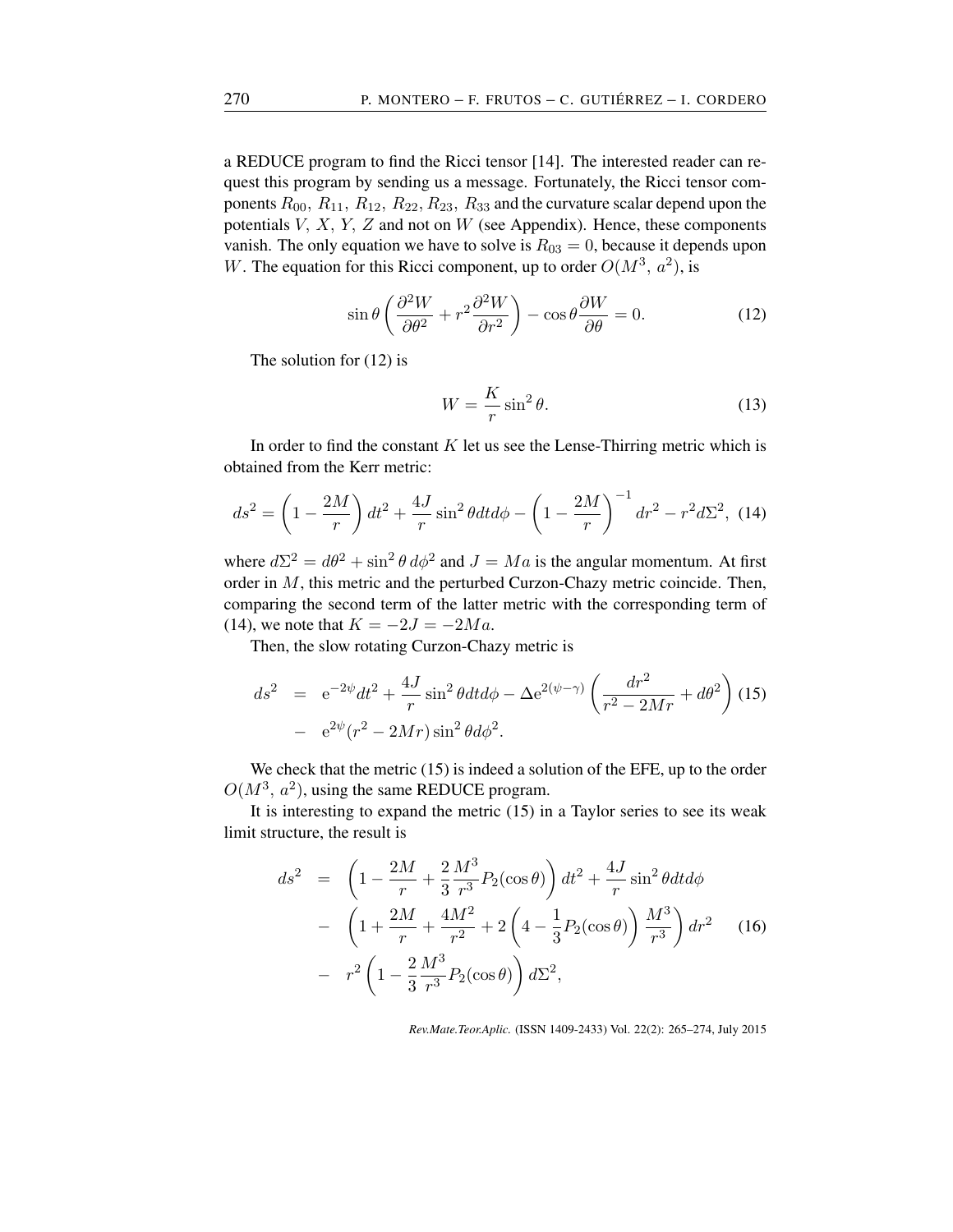where  $P_2(\cos \theta) = (3 \cos^2 \theta - 1)/2$  and  $d\Sigma^2 = d\theta^2 + \sin^2 \theta d\phi^2$ .

From a direct comparison with the Hartle-Thorne metric [13], we see that this metric could correspond to a spacetime of a massive object with mass quadrupole given by  $\mathcal{Q} = M^3/3$ .

### 5 Conclusion

The slow rotation version of the Curzon-Chazy metric was generated perturbing the Einstein equations from the Lewis metric. Slow rotating solutions are more realistic metrics that static metrics as the Curzon-Chazy spacetime. Moreover, Halilsoy found the first rotating version of this metric [12], but it is non flat. Due to this problem, this metric should not be used for astrophysical calculations. Our slow rotating version of the Curzon-Chazy spacetime is asymptotically flat and it could be applied to astrophysical systems where this spacetime should appear.

This new approximate metric has multiple applications. For instance, it could be used to describe binary systems or ring like systems [20, 1]. New calculations, such as the geodesics can be performed in order to visualize the trajectories due to such gravitational field. Also, a description of the surface potentials due to these geodesics can be studied, as it was done for the non-rotating Curzon-Chazy solution [9]. Moreover, for this spacetime, gravitational lens calculations can be performed, it would lead to a more real scenario for treating binary or ring-like systems.

#### References

- [1] Abdelqader, M.; Lake, K. (2012) "Visualizing Spacetime Curvature via Gradient Flows II: An Example of the Construction of a Newtonian analogue", *Physical Review D* 86, 124037 (ArXiv:1207.5496v2 [gr-qc]).
- [2] Arianrhod, R; Fletcher, S; McIntosh, C. (1991) "Principal null directions of the Curzon metric", *Classical and Quantum Gravity* 8(8): 1519–1528.
- [3] Belinski, V; Verdaguer, E. (2004) *Gravitational Solitons*. Cambridge University Press, United Kingdom.
- [4] Carmeli, M. (2001) *Classical Fields*. World Scientific Publishing, Singapore.
- [5] Chandrasekhar, S. (2000) *The Mathematical Theory of Black Holes*. Oxford, United Kingdom.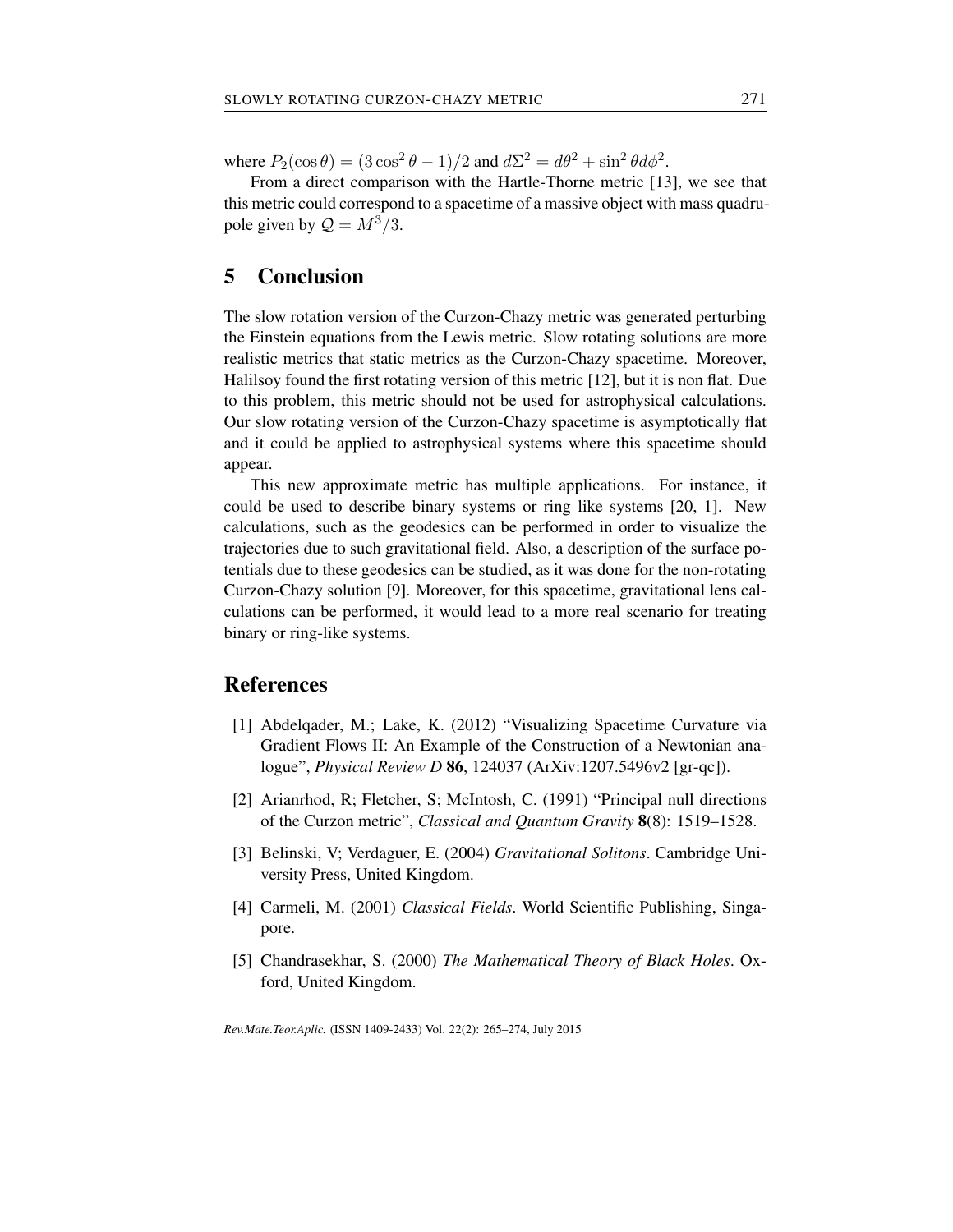- [6] Chazy, J. (1924) "Sur le champ de gravitation de deux masses fixes dans la théorie de la relativité", *Bulletin de la Société Mathématique de France* 52: 17–38.
- [7] Curzon, H. (1924) "Cylindrical solutions of einstein's gravitation equations", *Proceedings of the London Mathematical Society* 23: 477–480.
- [8] Ernst, F. J. (1968) "New formulation of the axially symmetric gravitational field problem", *Physical Review* 167: 1175–1177.
- [9] de Felice, F. (1990) "Potential surfaces for time-like geodesics in the Curzon metric", *General Relativity and Gravitation* 23(2): 136–149.
- [10] Gautreau, R; Anderson, J. (1967) "Directional singularities in Weyl gravitational fields", *Physics Letters A* 25(4): 291–292.
- [11] Griffiths, J; Podolský, J. (2009) *Exact Space-Times in Einstein's General Relativity*. Cambridge University Press, United Kingdom.
- [12] Halilsoy, M. (1992) "New metrics for spinning spheroids in general relativity", *Journal of Mathematical Physics* 33: 4225–4230.
- [13] Hartle, J. B; Thorne, K. S. (1968) "Slowly Rotating Relativistic Stars. II. Models for Neutron Stars and Supermassive Stars", *Astrophysical Journal* 153: 807–834.
- [14] Hearn, A. (1999) *REDUCE* (User's and Contributed Packages Manual). Konrad-Zuse-Zentrum für Informationstechnik, Berlin.
- [15] Hernández-Pastora, J; Manko, V; Martín, J. (1993) "Some asymptotically flat generalizations of the Curzon metric", *Journal of Mathematical Physics* 34: 4760–4774.
- [16] Kerr, R. (1963) "Gravitational field of a spinning mass as an example of algebraically special metrics", *Physical Review Letters* 11: 237–238.
- [17] Lewis, T. (1932) "Some special solutions of the equations of axially symmetric gravitational fields", *Proceedings of the Royal Society* (A): 176–192.
- [18] Stachel, J. (1968) "Structure of the Curzon metric", *Physics Letters A*  $27(1): 60-61.$
- [19] Synge, J. (1960) *Relativity: The General Theory*. North Holland Publishing, Amsterdam.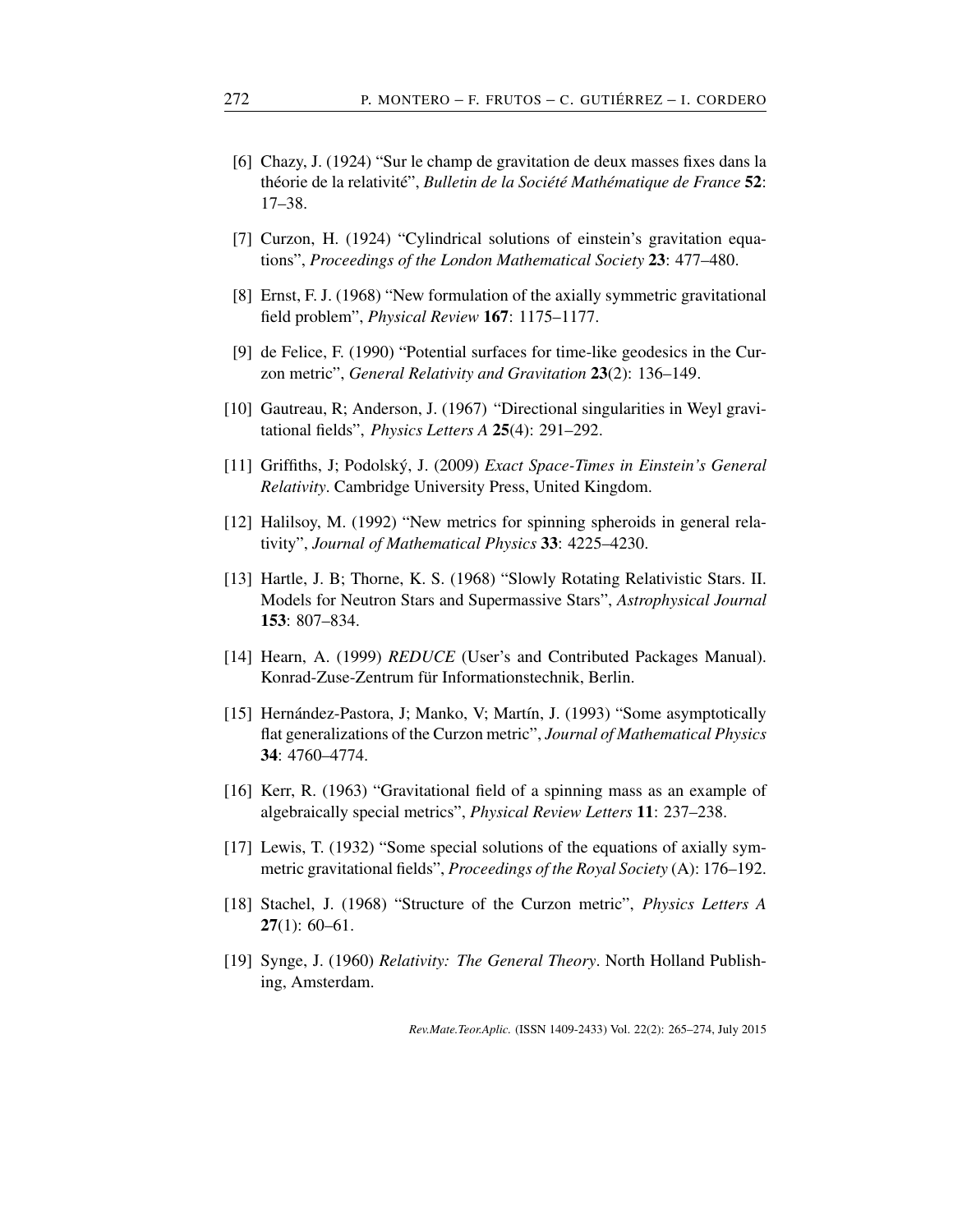[20] Wanas, M; Awadalla, N; El Hanafy, W. (2012) "Strong field of binary systems and its effects on pulsar arrival times", ArXiv:1002.3399v5 [gr-qc].

# A Appendix

The Ricci tensor components are

$$
R_{00} = \frac{e^{2(\gamma - 2\psi)}}{2X^2Y^2Z} \left( -2X^2YZ\frac{\partial^2\psi}{\partial\theta^2} - XYZ\frac{\partial\psi}{\partial\theta}\frac{\partial X}{\partial\theta} + X^2Z\frac{\partial\psi}{\partial\theta}\frac{\partial Y}{\partial\theta} - X^2Y\frac{\partial\psi}{\partial\theta}\frac{\partial Z}{\partial\theta} - 2XY^2Z\frac{\partial^2\psi}{\partial r^2} + Y^2Z\frac{\partial\psi}{\partial r}\frac{\partial X}{\partial r} - XYZ\frac{\partial\psi}{\partial r}\frac{\partial Y}{\partial r} - XY^2\frac{\partial\psi}{\partial r}\frac{\partial Z}{\partial r} \right) R_{01} = 0 R_{02} = 0 R_{03} = \frac{e^{2(\gamma - \psi)}}{2X^2Y^2Z} \left( -XYZ\frac{\partial X}{\partial\theta}\frac{\partial W}{\partial\theta} + Y^2Z\frac{\partial X}{\partial r}\frac{\partial W}{\partial r} - 2X^2YZ\frac{\partial^2W}{\partial\theta^2} + X^2Z\frac{\partial W}{\partial\theta}\frac{\partial Y}{\partial\theta} + X^2Y\frac{\partial W}{\partial\theta}\frac{\partial Z}{\partial\theta} - 2XY^2Z\frac{\partial^2W}{\partial r^2} - XYZ\frac{\partial W}{\partial r}\frac{\partial Y}{\partial r} + XY^2\frac{\partial W}{\partial r}\frac{\partial Z}{\partial r} \right) R_{11} = \frac{1}{4XY^2Z^2} \left( -4X^2YZ^2\frac{\partial^2\psi}{\partial\theta^2} - 2XYZ^2\frac{\partial\psi}{\partial\theta}\frac{\partial X}{\partial\theta} + 2X^2Z^2\frac{\partial\psi}{\partial\theta}\frac{\partial Y}{\partial\theta} - 2X^2YZ\frac{\partial\psi}{\partial\theta}\frac{\partial Z}{\partial\theta} - 4XY^2Z^2\frac{\partial^2\psi}{\partial r^2} - 8XY^2Z^2\left[\frac{\partial\psi}{\partial r}\right]^2 + 2Y^2Z^2\frac{\partial\psi}{\partial r}\frac{\partial X}{\partial r} - 2XYZ^2\frac{\partial\psi}{\partial r}\frac{\partial Y}{\partial r} - 2XY^2Z\frac{\partial\psi}{\partial r}\frac{\partial Z}{\partial
$$